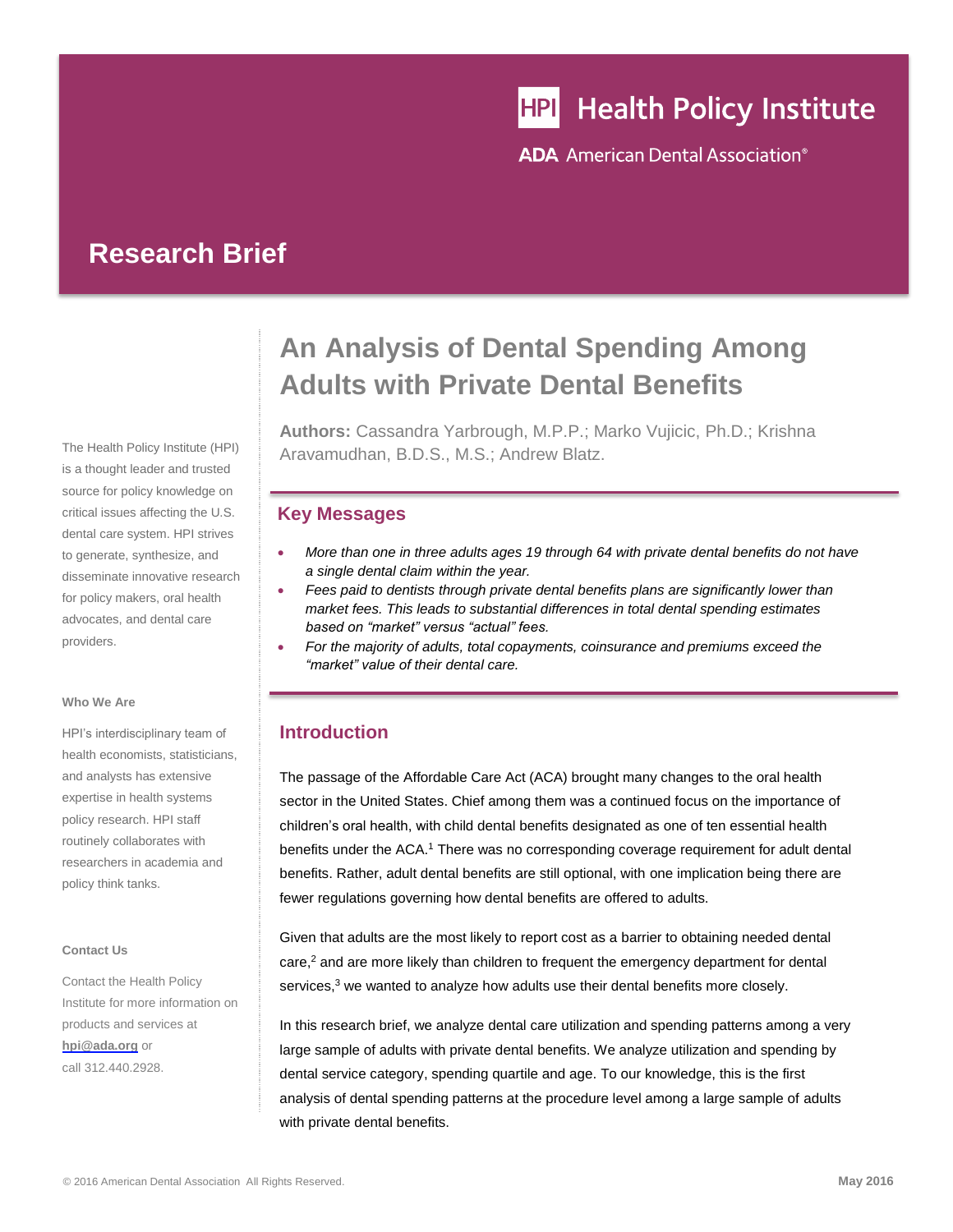#### **Results**

Table 3 summarizes average annual dental spending valued at market fees. For ages 19 through 34, this is estimated to be \$492 and ranges from \$298 for adults in the lowest quartile of spending to \$2,143 for adults in the highest quartile of spending. We find that 44.5 percent of adults ages 19 through 34 who have private dental benefits do not have a single dental claim within the year.

Among adults ages 35 through 49, average annual dental spending, valued at market fees, is estimated to be \$598. This ranges from \$252 among adults in the lowest quartile of spending to \$2,363 among adults in the highest quartile of spending. Additionally, 36.6 percent of adults ages 35 to 49 who have private dental benefits do not have a single dental claim within the year.

Among adults ages 50 through 64, average annual dental spending, valued at market fees, is estimated to be \$785. This ranges from \$232 among adults in the lowest quartile of spending to \$3,069 among adults in the highest quartile of spending. Additionally, approximately 30.4 percent of adults ages 50 through 64 who have private dental benefits do not have a single dental claim within the year.

Among all adults ages 19 through 64 who have private dental benefits in our sample, 36.5 percent do not have a single dental claim within the year.

Table 4 summarizes estimated average annual dental spending, valued at market fees, by age group and dental spending quartile, replicating the "total" rows from Table 3.

Table 5, in comparison, summarizes average annual dental spending valued at actual fees paid to dentists under dental benefits plans for adults with private

dental benefits. For adults ages 19 through 34, this is estimated to be \$323. This ranges from \$164 among adults in the lowest quartile of spending to \$1,425 among adults in the highest quartile of spending.

Average annual dental spending, valued at actual fees paid to dentists, among adults with private dental benefits ages 35 through 49 is estimated to be \$399. This ranges from \$141 among adults in the lowest quartile of spending to \$1,593 among adults in the highest quartile of spending.

Average annual dental spending, valued at actual fees paid to dentists, among adults with private dental benefits ages 50 through 64 is estimated to be \$523. This ranges from \$128 among adults in the lowest quartile of spending to \$2,104 among adults in the highest quartile of spending.

Table 6 summarizes estimated average annual dental spending, valued at actual fees paid to dentists, by age group and dental spending quartile, replicating the "total rows" from Table 5. Note, neither Table 5 nor Table 6 include spending on dental benefits plan premiums.

Table 7 summarizes average annual dental spending, valued at actual fees paid to dentists, by dental spending quartile broken down by source of financing. Specifically, it summarizes the portion of dental spending that is paid by the insurer and the patient. We also calculate total outlays that incorporate estimated dental benefits plan premium costs.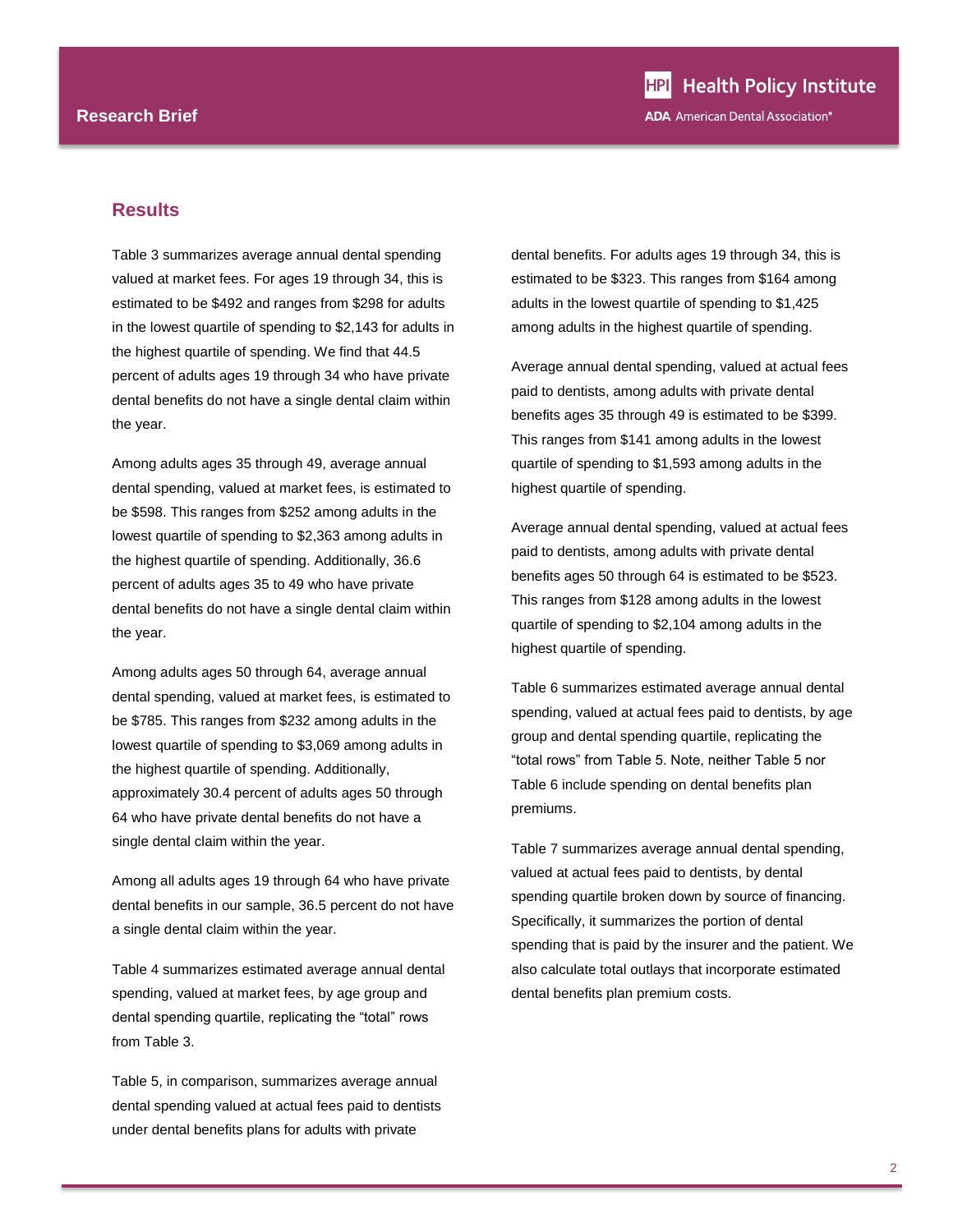#### **Discussion**

To our knowledge, this is the first comprehensive analysis of dental care utilization and spending patterns among adults with private dental benefits. In our view, there are several findings with important implications for consumers and employers, the main purchasers of private dental benefits.

First, a significant portion of adult beneficiaries – more than one out of three – do not use any of their dental benefits within the year. Clearly, many adult beneficiaries, or employers on their behalf, are paying for a dental plan they are not using.

Second, it is clear that fees paid to dentists through private dental benefits plans are significantly lower than market fees. This leads to substantial differences in total dental spending estimates based on "market" versus "actual" fees, especially within the higher spending quartiles. Additionally, this may indicate that there are out-of-pocket expenses for services not covered by dental benefits plans that we are unable to capture here.

Third, and most significant in our view, our results suggest that for 69.0 percent of adults, total spending after including premiums actually exceeds the "market" value of their dental care. This can be seen by comparing Table 1, Table 4 and the bottom panel in Table 7.

It is important to note that while we used ACA marketplace stand-alone dental plan premium estimates in our calculation of the total cost of dental benefits to the patient, we feel our analysis is very relevant for group dental benefits plans purchased by employers outside of the ACA marketplaces. Under an alternative assumption of, for example, a \$250 annual premium, total spending exceeds the "market" value of dental care for half of adults.

<span id="page-2-0"></span>Employer-sponsored dental benefits plan information from the National Association of Dental Plans indicates that dental preferred provider organization plans (DPPOs) are by far the most common type of plan offered by employers.<sup>4</sup> Our estimate for premiums in our analysis is on par with typical premiums charged for DPPO products (for fully insured business lines) sold outside of the marketplaces.<sup>[4](#page-2-0)</sup> Thus, we feel that observations regarding total spending on care versus total cost of premiums and patient out-of-pocket expenses hold true beyond the ACA marketplaces.

Looking forward, the ACA and other developments in the dental sector have the potential to reshape the dental benefits products available to consumers. The ADA Health Policy Institute will continue to study the impact of the ACA on dental benefits coverage, as well as other important outcomes.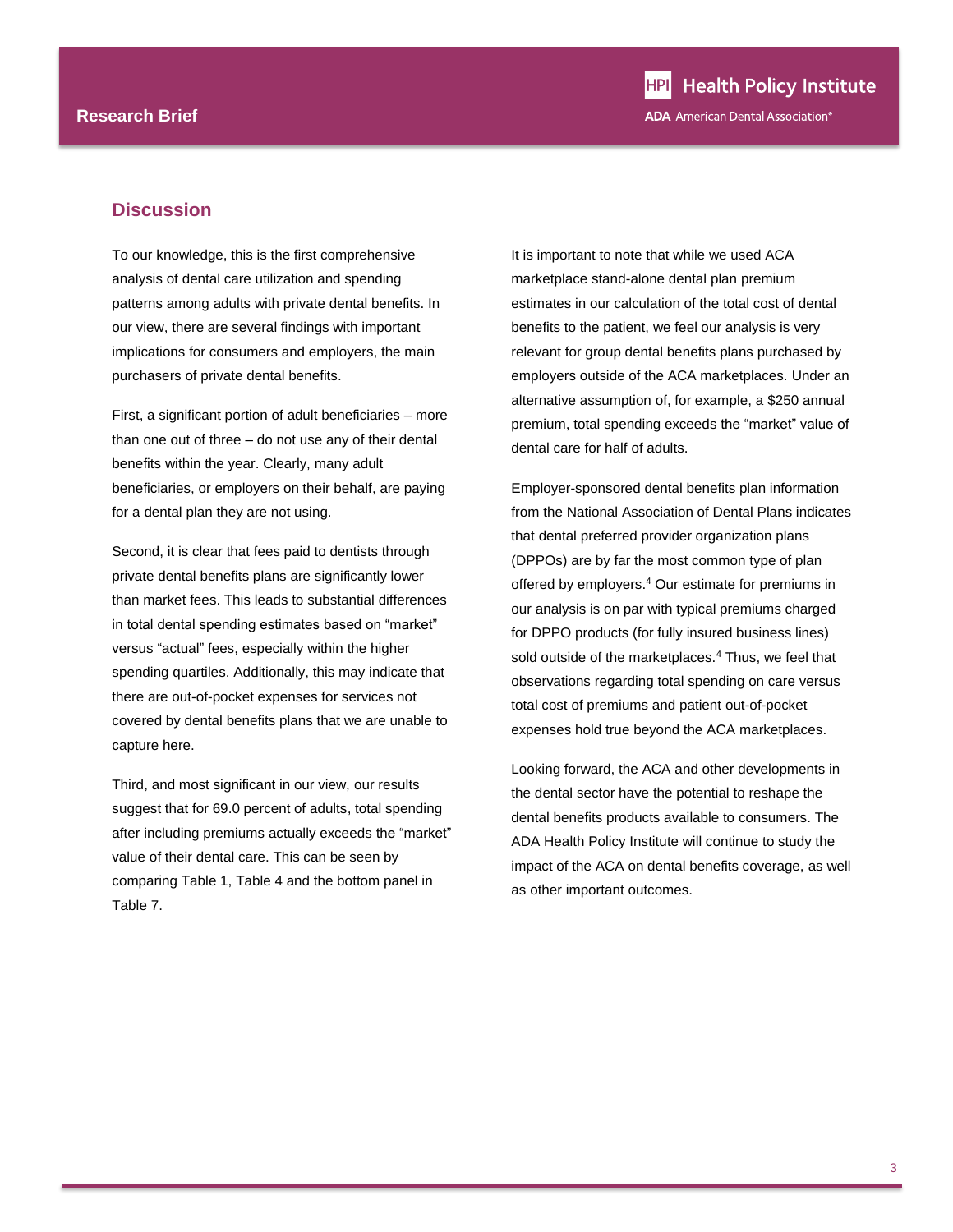#### **Table 1:** Total Number of Adults in Sample by Age Group and Dental Spending Quartile

| Ages          | Total     | <b>No Spending</b> | <b>First</b> | <b>Second</b> | Third   | <b>Fourth</b> |
|---------------|-----------|--------------------|--------------|---------------|---------|---------------|
| 19 through 34 | 1.676.433 | 746.044            | 176.154      | 216.249       | 285.826 | 252.160       |
| 35 through 49 | 2.012.404 | 736.877            | 306.090      | 321.074       | 313.930 | 334.433       |
| 50 through 64 | 2.281.549 | 694,250            | 456.625      | 465.113       | 292.031 | 373,530       |

**Source:** ADA HPI analysis of 2013 Truven data.

#### **Table 2:** Utilization Rate for the Top 25 Most Common Procedures

| Ages 19 through 64 |       |       | Ages 35 through 49<br>Ages 50 through 64<br>Ages 19 through 34 |       |       |       |       |
|--------------------|-------|-------|----------------------------------------------------------------|-------|-------|-------|-------|
| D1110              | 0.856 | D1110 | 0.723                                                          | D1110 | 0.857 | D1110 | 0.954 |
| D0120              | 0.771 | D0120 | 0.600                                                          | D0120 | 0.770 | D0120 | 0.898 |
| D0274              | 0.347 | D0274 | 0.309                                                          | D0274 | 0.356 | D0274 | 0.368 |
| D0220              | 0.242 | D0220 | 0.165                                                          | D0220 | 0.239 | D0220 | 0.301 |
| D0230              | 0.155 | D2392 | 0.139                                                          | D0230 | 0.159 | D0230 | 0.168 |
| D0140              | 0.103 | D0230 | 0.132                                                          | D2392 | 0.098 | D4910 | 0.163 |
| D4910              | 0.099 | D0150 | 0.122                                                          | D0150 | 0.096 | D0140 | 0.128 |
| D2392              | 0.098 | D2391 | 0.105                                                          | D0140 | 0.096 | D2391 | 0.082 |
| D0150              | 0.094 | D0210 | 0.079                                                          | D2391 | 0.092 | D4341 | 0.079 |
| D2391              | 0.092 | D0140 | 0.078                                                          | D4341 | 0.089 | D0210 | 0.075 |
| D0210              | 0.078 | D2150 | 0.072                                                          | D4910 | 0.088 | D0150 | 0.072 |
| D4341              | 0.076 | D0330 | 0.068                                                          | D0210 | 0.081 | D2950 | 0.070 |
| D2150              | 0.058 | D1208 | 0.058                                                          | D2150 | 0.058 | D2392 | 0.067 |
| D0330              | 0.058 | D2140 | 0.058                                                          | D0272 | 0.054 | D0272 | 0.067 |
| D0272              | 0.057 | D4341 | 0.058                                                          | D0330 | 0.054 | D7140 | 0.062 |
| D1208              | 0.050 | D2393 | 0.049                                                          | D1208 | 0.048 | D0330 | 0.054 |
| D2950              | 0.049 | D0272 | 0.048                                                          | D2950 | 0.047 | D7210 | 0.052 |
| D2140              | 0.047 | D7210 | 0.039                                                          | D2140 | 0.045 | D2750 | 0.050 |
| D7210              | 0.044 | D7240 | 0.039                                                          | D2393 | 0.042 | D2330 | 0.050 |
| D7140              | 0.042 | D1206 | 0.028                                                          | D7210 | 0.039 | D2740 | 0.050 |
| D2393              | 0.042 | D7230 | 0.027                                                          | D7140 | 0.034 | D2150 | 0.049 |
| D2330              | 0.036 | D4910 | 0.026                                                          | D2330 | 0.031 | D1208 | 0.046 |
| D2740              | 0.033 | D2160 | 0.026                                                          | D2740 | 0.030 | D2331 | 0.041 |
| D2750              | 0.032 | D7140 | 0.024                                                          | D2750 | 0.029 | D2140 | 0.039 |
| D2331              | 0.032 | D2950 | 0.024                                                          | D2331 | 0.028 | D2393 | 0.037 |

**Source:** ADA HPI analysis of 2013 Truven data. **Notes:** Analysis is based on all adults with private dental benefits regardless of their dental spending level (i.e. includes adults with no spending).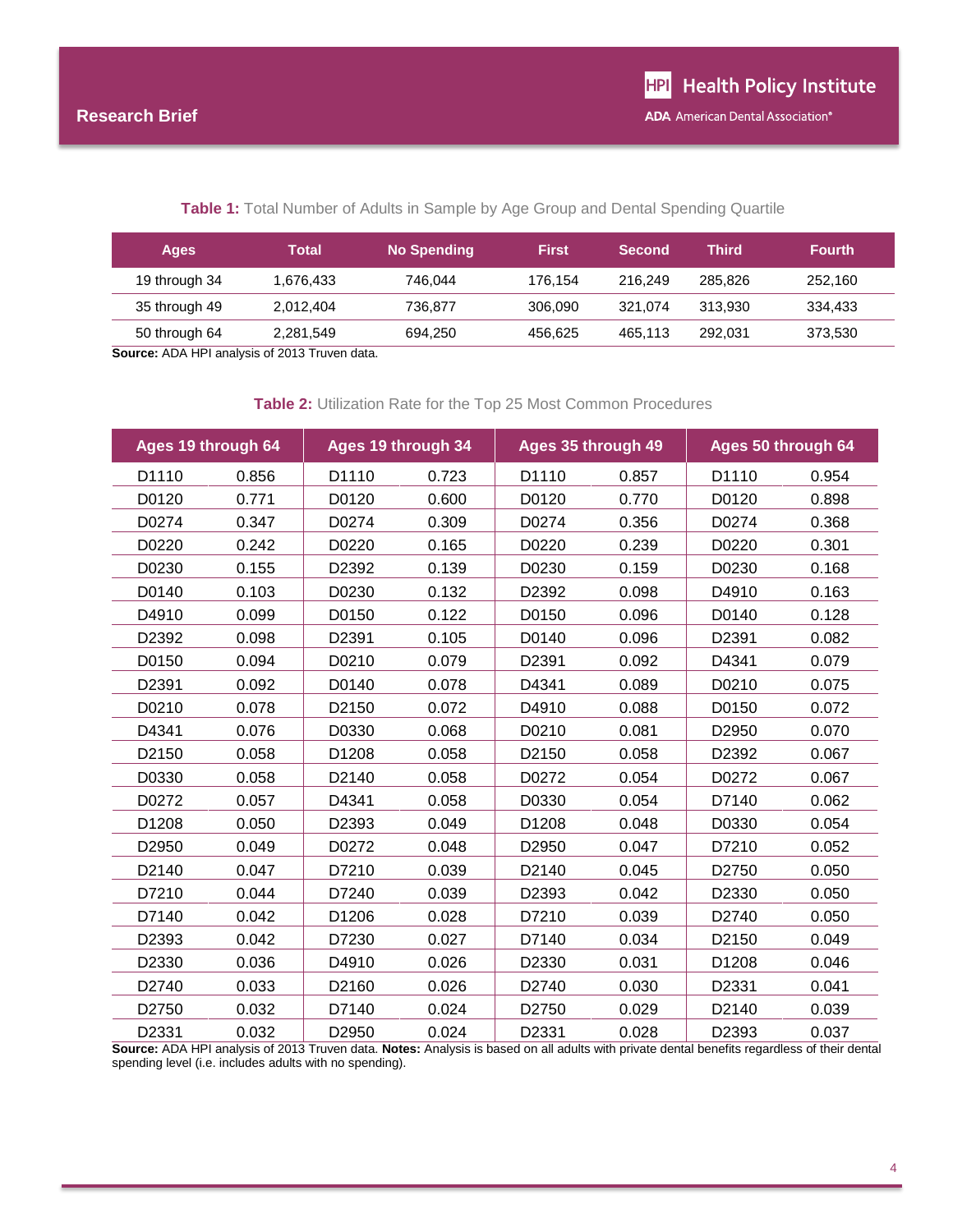| Table 3: Estimated Average Annual Dental Spending, Valued at Market Fees (per FAIR Health), by Age |  |
|----------------------------------------------------------------------------------------------------|--|
| Group, Category of Dental Service and Dental Spending Quartile in 2015 Dollars                     |  |

|                    | <b>Category of Dental Service</b> | All    | <b>First</b> | <b>Second</b> | <b>Third</b> | <b>Fourth</b> |
|--------------------|-----------------------------------|--------|--------------|---------------|--------------|---------------|
| 34                 | Preventive/Diagnostic             | \$160  | \$253        | \$324         | \$275        | \$299         |
|                    | <b>Basic</b>                      | \$177  | \$27         | \$53          | \$197        | \$889         |
|                    | Major                             | \$116  | \$8          | \$8           | \$28         | \$727         |
| Ages 19 through    | Orthodontia                       | \$39   | \$10         | \$8           | \$18         | \$228         |
|                    | Total                             | \$492  | \$298        | \$392*        | \$517*       | \$2,143       |
| Ages 35 through 49 | Preventive/Diagnostic             | \$184  | \$213        | \$310         | \$336        | \$302         |
|                    | <b>Basic</b>                      | \$150  | \$26         | \$57          | \$261        | \$580         |
|                    | Major                             | \$237  | \$10         | \$9           | \$70         | \$1,343       |
|                    | Orthodontia                       | \$26   | \$3          | \$4           | \$13         | \$138         |
|                    | <b>Total</b>                      | \$598* | \$252        | \$380         | \$680        | \$2,363       |
| 50 through 64      | Preventive/Diagnostic             | \$203  | \$187        | \$269         | \$433        | \$337         |
|                    | <b>Basic</b>                      | \$170  | \$32         | \$75          | \$470        | \$537         |
|                    | Major                             | \$399  | \$13         | \$16          | \$349        | \$2,127       |
|                    | Orthodontia                       | \$13   | \$1          | \$2           | \$13         | \$68          |
| Ages               | <b>Total</b>                      | \$785  | \$232*       | \$361*        | \$1,266*     | \$3,069       |

**Source:** ADA HPI analysis of 2013 Truven claims data, 2012 and 2013 FAIR Health procedure charges. **Notes:** Analysis for "All" includes all adults with private dental benefits regardless of dental spending (i.e. includes adults with no spending). Analysis for spending quartiles excludes individuals with no dental spending. \*Spending categories do not sum to total due to rounding.

**Table 4***:* Estimated Average Annual Dental Spending, Valued at Market Fees (per FAIR Health), by Age Group and Dental Spending Quartile in 2015 Dollars

| <b>Ages</b>   | All   | <b>First</b> | <b>Second</b> | Third   | <b>Fourth</b> |
|---------------|-------|--------------|---------------|---------|---------------|
| 19 through 34 | \$492 | \$298        | \$392         | \$517   | \$2,143       |
| 35 through 49 | \$598 | \$252        | \$380         | \$680   | \$2,363       |
| 50 through 64 | \$785 | \$232        | \$361         | \$1,266 | \$3,069       |

**Source:** ADA HPI analysis of 2013 Truven claims data, 2012 and 2013 FAIR Health procedure charges. **Notes:** Analysis for "All" includes all adults with private dental benefits regardless of dental spending (i.e. includes adults with no spending). Analysis for spending quartiles excludes individuals with no dental spending.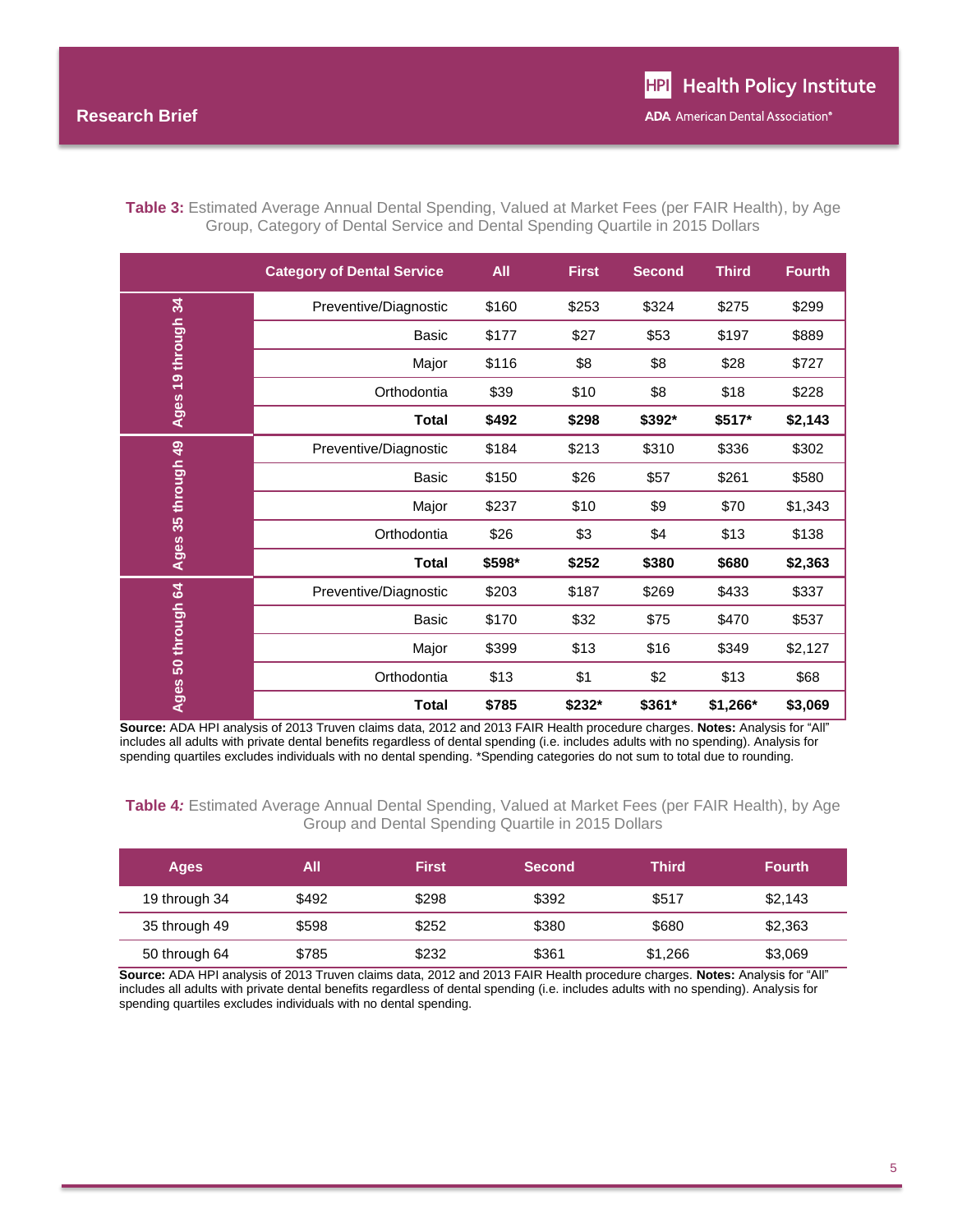|                    | <b>Category of Dental Service</b> | All   | <b>First</b> | <b>Second</b> | <b>Third</b> | <b>Fourth</b> |
|--------------------|-----------------------------------|-------|--------------|---------------|--------------|---------------|
|                    | Preventive/Diagnostic             | \$119 | \$153        | \$228         | \$222        | \$238         |
|                    | <b>Basic</b>                      | \$117 | \$8          | \$24          | \$114        | \$622         |
| 19 through 34      | Major                             | \$74  | \$3          | \$2           | \$11         | \$481         |
|                    | Orthodontia                       | \$13  | \$0          | \$0           | \$1          | \$84          |
| Ages               | <b>Total</b>                      | \$323 | \$164        | \$255*        | \$348        | \$1,425       |
| Ages 35 through 49 | Preventive/Diagnostic             | \$139 | \$128        | \$223         | \$278        | \$244         |
|                    | <b>Basic</b>                      | \$98  | \$10         | \$28          | \$162        | \$405         |
|                    | Major                             | \$153 | \$3          | \$2           | \$26         | \$892         |
|                    | Orthodontia                       | \$9   | \$0          | \$0           | \$1          | \$53          |
|                    | <b>Total</b>                      | \$399 | \$141        | \$253         | \$467        | \$1,593*      |
| 50 through 64      | Preventive/Diagnostic             | \$156 | \$114        | \$205         | \$357        | \$281         |
|                    | Basic                             | \$110 | \$12         | \$38          | \$304        | \$374         |
|                    | Major                             | \$252 | \$2          | \$3           | \$147        | \$1,421       |
|                    | Orthodontia                       | \$5   | \$0          | \$0           | \$1          | \$28          |
| Ages               | <b>Total</b>                      | \$523 | \$128        | \$245*        | \$810*       | \$2,104       |

**Table 5:** Estimated Average Annual Dental Spending, Valued at Actual Fees Paid (per Truven), by Age Group, Category of Dental Service and Dental Spending Quartile in 2015 Dollars

**Source**: ADA HPI analysis of 2013 Truven claims data, 2012 and 2013 FAIR Health procedure charges. **Notes**: Analysis for "All" includes all adults with private dental benefits regardless of dental spending (i.e. it includes adults with no spending). Analysis for spending quartiles excludes individuals with no dental spending. \*Spending categories do not sum to total due to rounding.

**Table 6:** Estimated Average Annual Dental Spending, Valued at Actual Fees Paid (per Truven), by Age Group and Dental Spending Quartile in 2015 Dollars

| Ages          | All   | <b>First</b> | <b>Second</b> | Third | <b>Fourth</b> |
|---------------|-------|--------------|---------------|-------|---------------|
| 19 through 34 | \$323 | \$164        | \$255         | \$348 | \$1,425       |
| 35 through 49 | \$399 | \$141        | \$253         | \$467 | \$1,593       |
| 50 through 64 | \$523 | \$128        | \$245         | \$810 | \$2,104       |

**Source:** ADA HPI analysis of 2013 Truven claims data, 2012 and 2013 FAIR Health procedure charges. **Notes:** Analysis for "All" includes all adults with private dental benefits regardless of dental spending (i.e. includes adults with no spending). Analysis for spending quartiles excludes individuals with no dental spending.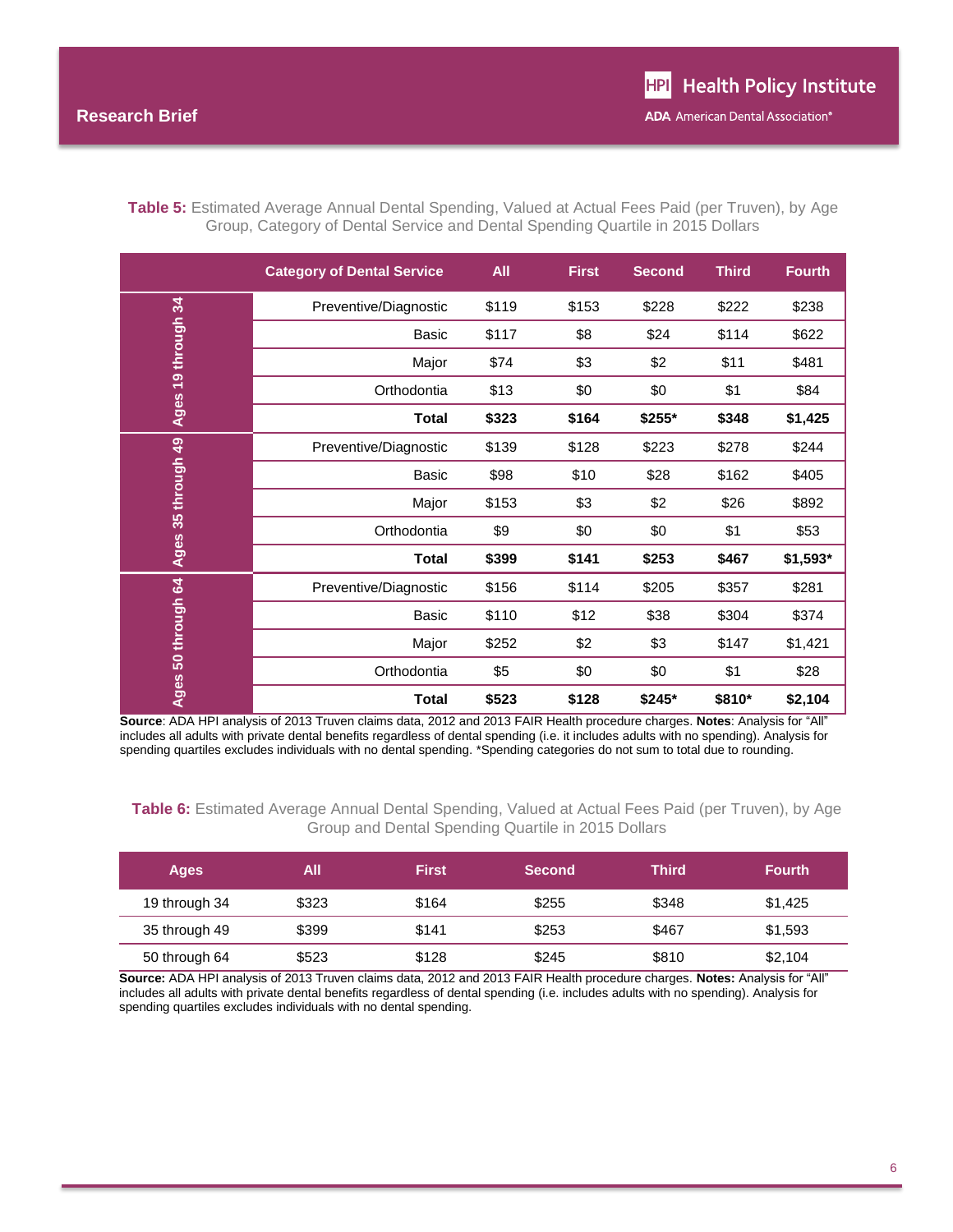| <b>Table 7:</b> Estimated Average Annual Dental Spending, Valued at Actual Fees Paid (per Truven), by Age |                                                    |  |
|-----------------------------------------------------------------------------------------------------------|----------------------------------------------------|--|
|                                                                                                           | Group and Dental Spending Quartile in 2015 Dollars |  |

|                                                                                                   | <b>Ages</b>   | All   | <b>First</b> | <b>Second</b> | <b>Third</b> | <b>Fourth</b> |
|---------------------------------------------------------------------------------------------------|---------------|-------|--------------|---------------|--------------|---------------|
|                                                                                                   | 19 through 34 | \$251 | \$153        | \$236         | \$299        | \$1,018       |
| <b>Dental Spending Paid by</b><br><b>Insurer</b>                                                  | 35 through 49 | \$302 | \$130        | \$236         | \$401        | \$1,097       |
|                                                                                                   | 50 through 64 | \$383 | \$118        | \$225         | \$670        | \$1,394       |
|                                                                                                   | 19 through 34 | \$73  | \$11         | \$18          | \$50         | \$407         |
| <b>Dental Spending Paid by</b><br><b>Patient (Not Including</b><br><b>Estimated Premium Cost)</b> | 35 through 49 | \$96  | \$10         | \$17          | \$66         | \$496         |
|                                                                                                   | 50 through 64 | \$140 | \$10         | \$21          | \$140        | \$710         |
|                                                                                                   | 19 through 34 | \$453 | \$391        | \$398         | \$430        | \$787         |
| <b>Dental Spending (Including</b><br><b>Estimated Premium Cost)</b>                               | 35 through 49 | \$476 | \$390        | \$397         | \$446        | \$876         |
|                                                                                                   | 50 through 64 | \$520 | \$390        | \$401         | \$520        | \$1,090       |

**Source**: ADA HPI analysis of 2013 Truven claims data, 2012 and 2013 FAIR Health procedure charges. **Notes**: Analysis for "All" includes all adults with private dental benefits regardless of dental spending (i.e. includes adults with no spending). Analysis for spending quartiles excludes individuals with no dental spending.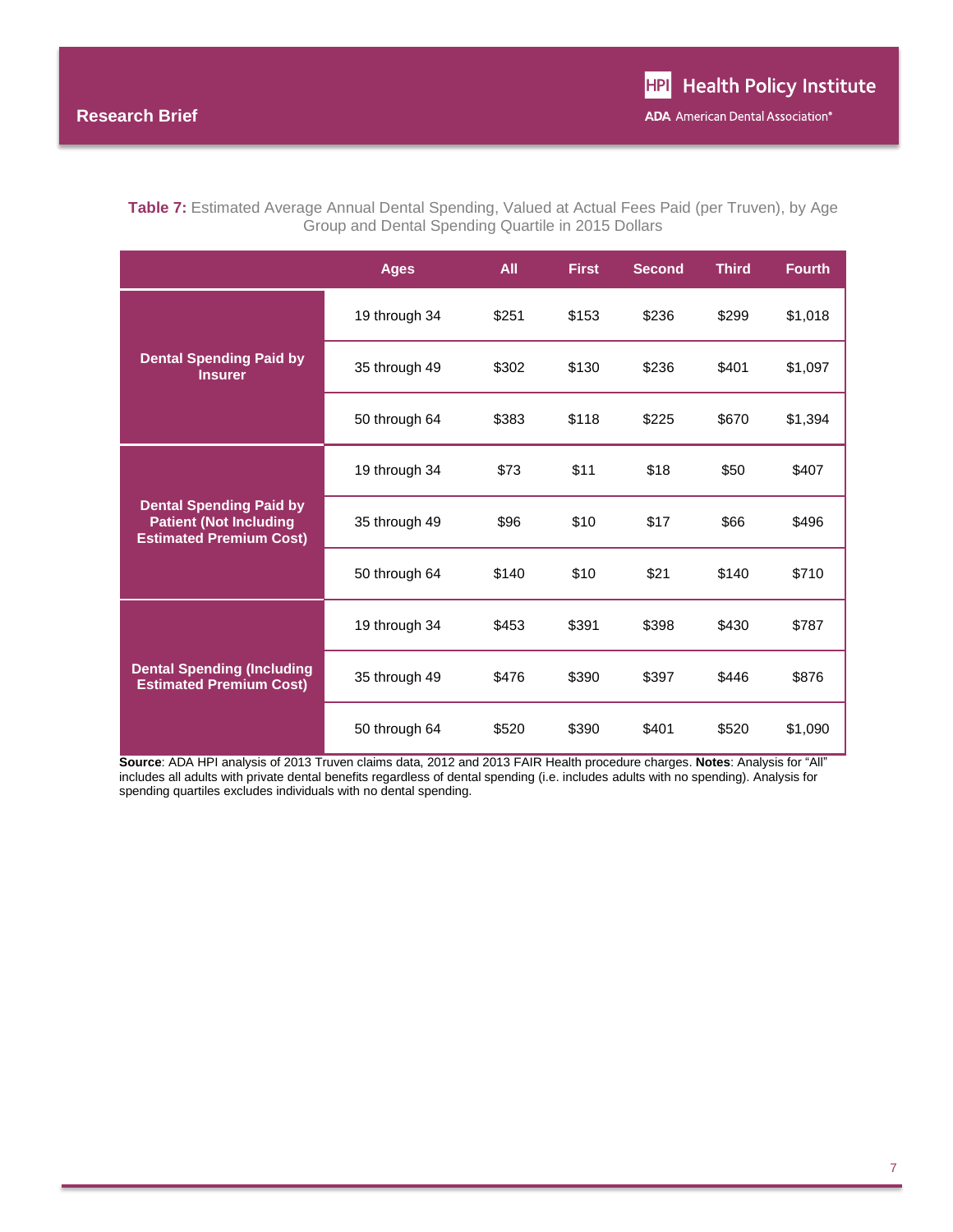#### **Data & Methods**

Adult dental benefits in dental plans offered in the federally-facilitated marketplace include four main categories of dental services: routine, basic, major and orthodontia. For the purposes of this analysis, we used these four categories and renamed the category "routine" as "preventive and diagnostic services."

We categorized adults in our analysis based on two factors: age group and total dental spending within the year.

We created age groups by separating the reviewed age range into thirds. This resulted in the following groups: ages 19 through 34, 35 through 49, and 50 through 64.

To calculate dental care utilization, we used data from the Truven Health MarketScan® Research Databases (Truven) for 2013.<sup>5</sup> Truven includes dental claims and enrollment data from large employers and health plans across the United States who provided private dental benefits to employees, their spouses and dependent children. In 2013, there were 10.7 million covered lives included in Truven. Based on the latest data from the 2012 Medical Expenditure Panel Survey (MEPS),<sup>6</sup> we estimate that as of 2012, Truven covered about 7.6 percent of privately insured individuals in the United States. Truven includes claims from a variety of feefor-service (FFS), preferred provider organization (PPO), and capitated health plans.

We examined 24,820,546 dental claims across 5,970,386 adults who were enrolled in a private dental benefits plan for 365 continuous days in our analysis.

Each Truven dental claim indicates the age of the adult for which the claim was submitted, the American Dental Association Current Dental Terminology (CDT®) procedure code, and the total amount spent

per procedure. Within each age group, we analyzed data across all adults with private dental benefits, regardless of whether they had any dental spending. We also generated dental spending quartiles, separating those with no dental spending into a separate fifth group. Total dental spending includes payments made by consumers (copayments, coinsurance, etc.), insurers and other third parties. Truven captures all of these parameters.

See Table 1 for the total number of adults in each age group and dental spending quartile included in our analysis, hereinafter referred to as "patient profiles."

With beneficiaries sorted into groups by their dental spending levels, we analyzed the utilization of specific dental procedures within each patient profile using CDT® codes. To determine the average number of times an adult within each patient profile utilized a specific dental procedure within the year, we divided the total number of claims for a procedure by the total number of individuals within each patient profile. This generates an average utilization rate for each dental procedure that is specific to each age group and dental spending quartile (i.e. for each patient profile). We did this for every dental procedure. Table 2 summarizes the utilization rate for the 25 most frequently used procedures among adults within each age group. These services are typically covered by private dental benefits plans.

We calculated the average utilization rate slightly differently for three orthodontia procedures: D8070, D8080 and D8090. These procedures are comprehensive orthodontia procedures and should not be billed together or more than once per year. However, many dental benefits plans will disperse provider reimbursement for these procedures over the course of 12 to 18 months, $<sup>7</sup>$  resulting in multiple paid</sup>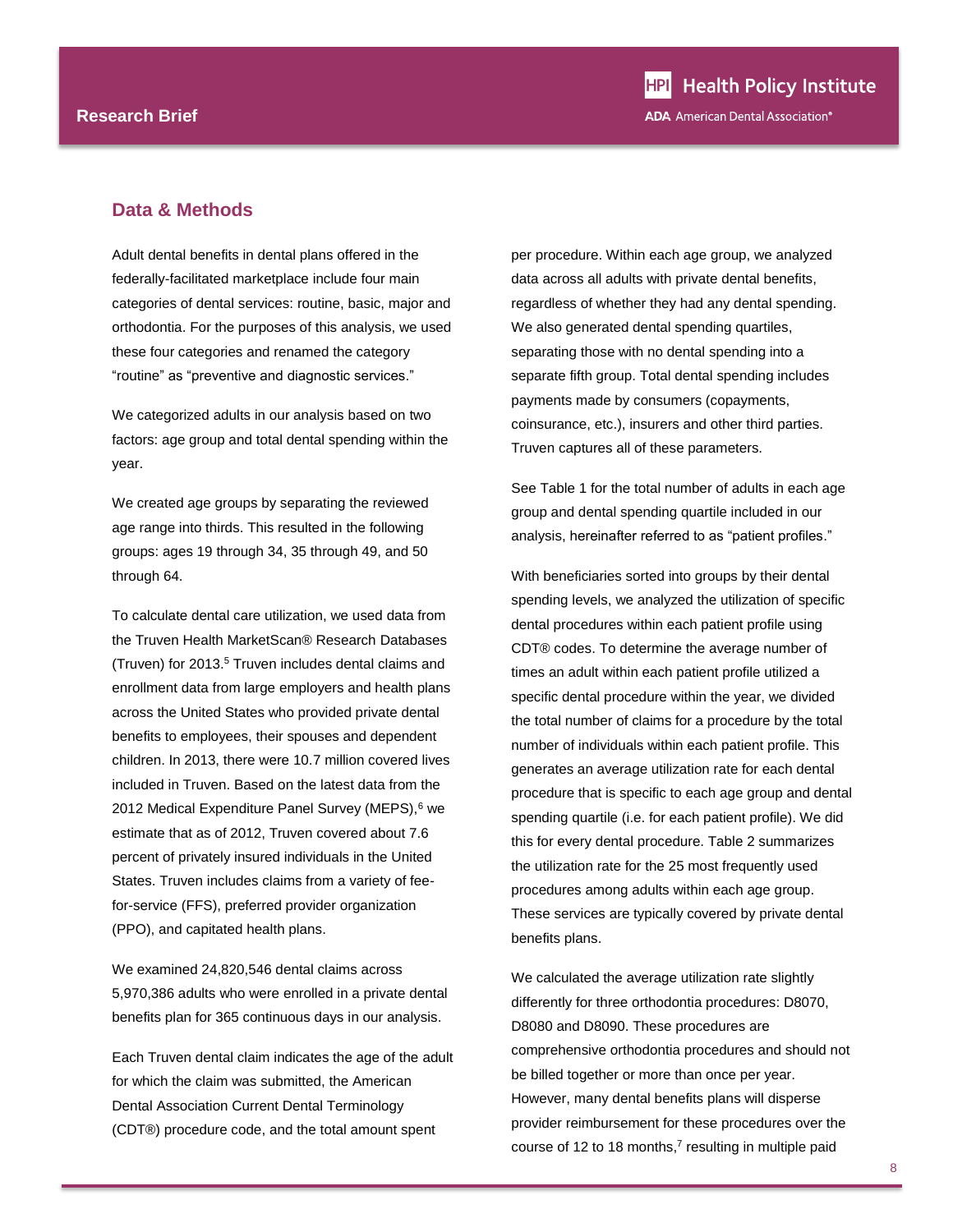claims with the same procedure code per adult. Indeed, we found this to be the case within the 2013 Truven data we analyzed. For our analysis, we needed to count each of these procedures only once per year per adult. To accomplish this, we added up spending across procedure codes D8070, D8080 and D8090 in 2013 and when there were multiple instances of these procedures, we set the frequency to once per year. In other words, if an adult had two or more claims for these procedures within a year, total spending was summed up and allocated to the procedure code used on the last claim paid in 2013. Had we not made this adjustment, we would be potentially overestimating the frequency of comprehensive orthodontia procedures.

We calculated total dental spending based on these dental care utilization profiles in two ways. Our first method used actual reimbursement amounts from the Truven database. It is important to note that Truven is a database of dental spending based on reimbursement rates to providers that have been negotiated with private dental benefits plans. Truven does not necessarily represent what providers would typically charge for dental procedures. We break down dental spending according to what is paid by the insurer and the patient. We also calculate total outlays, including estimated dental benefits plan premium costs. We used the Consumer Price Index (CPI) inflation calculator from the United States Bureau of Labor Statistics to adjust these 2013 average payments to 2015 dollars.<sup>8</sup> We use \$380 as the estimated annual premium cost, which is the annualized average cost of a family stand-alone dental plan for adults in the federally-facilitated marketplace in 2015.<sup>9</sup> This premium estimate is also roughly in line with average premiums for dental PPO plans sold in the employer marke[t.](#page-2-0)<sup>4</sup>

<span id="page-8-0"></span>Our second method estimated dental spending based on "market fees." To determine how much dentists

typically charge for each procedure, we obtained commercial dental benefits plan reimbursement charges from the 2012 and 2013 FAIR Health Dental Benchmark Module.<sup>10</sup> The most recent data contained within the FAIR Health database cover 125 million individuals with commercial dental benefits,<sup>11</sup> capturing approximately 80 percent $12$  of the total commercial dental benefits market. The FAIR Health database provides charge data for dental procedures billed using CDT® codes, reporting reimbursement rates charged by providers before network discounts are applied. Thus, we use these charge data to estimate dental spending at market fees.

We used average national charges from the 2013 FAIR Health database, substituting data from the 2012 FAIR Health dataset when 2013 data were not available.

FAIR Health does not include average national charges for orthodontia procedures. We substituted average national charges from the ADA 2013 Survey of Dental Fees for these procedures.<sup>13</sup> The Survey of Dental Fees was sent to a simple random probability sample of 13,052 ADA member and non-member general practitioners and specialists. Specialists, such as orthodontists, were oversampled with respect to their proportion in the population. The response rate was 18.2 percent, and appropriate weights were applied to reflect the population.

We used the CPI inflation calculator from the U.S. Bureau of Labor Statistics to adjust FAIR Health and ADA 2013 Survey of Dental Fees charges to 2015 dollar[s.](#page-8-0)<sup>8</sup> We multiplied the 2015 procedure charges by the corresponding utilization rate to determine the average spending per dental procedure per beneficiary in each of our patient profiles.

For some procedure codes, Truven data indicated there were no insurer or consumer out-of-pocket payments. We substituted in the charged amount for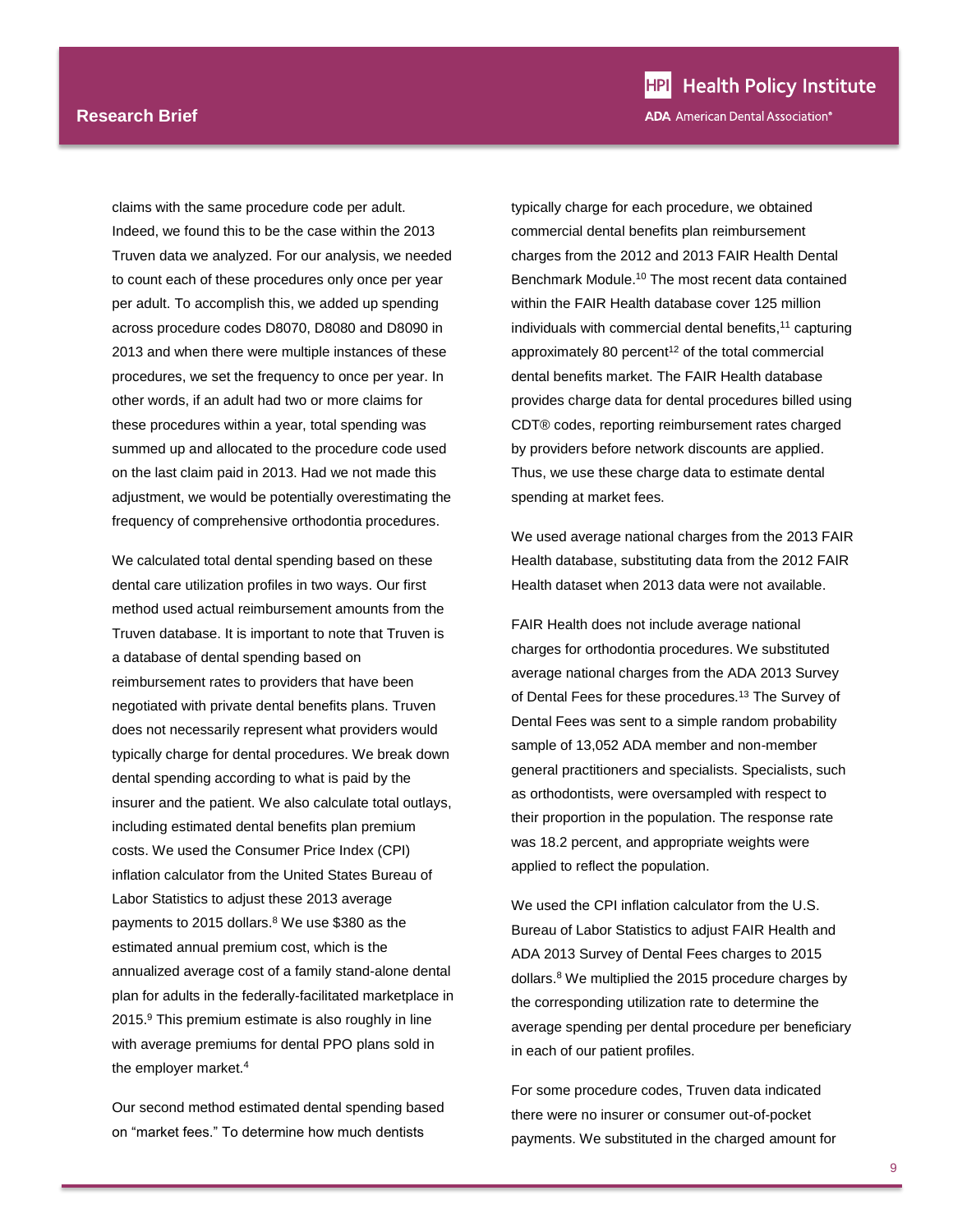#### **Research Brief**

these procedures under the assumption that when there are no payments associated with a procedure, then it is not covered by a dental benefits plan and the consumer pays for the procedure out of pocket at the price charged by the provider. We recognize that in some cases, the provider may not charge the patient for procedures that are not covered by a dental benefits plan, instead providing such procedures free of charge. However, to be conservative, we maximized total average dental spending by consumers in assuming that providers do charge patients their market fee for non-covered services. We examined the total estimated value of these procedures and it was negligible; using the charged amount for these procedures did not change any of the results.

We grouped dental procedures and associated spending into broad categories. We reviewed 2013 and 2015 Federal Employee Dental and Vision Plan (FEDVIP) information to assign each procedure to a service category: preventive and diagnostic, basic, major and orthodontia.<sup>14</sup> Several procedures were not specifically referenced in any of the FEDVIP plans we reviewed. Additionally, several procedures were categorized as general services. For those procedures that were not specifically referenced in any of the FEDVIP plans we reviewed, we referenced dental benefits industry reports and reviewed several standalone dental plans offered in the 2015 federallyfacilitated marketplace for potential categorizations. The majority of these procedures were crowns and oral surgery codes. After our review, we categorized crowns as major services<sup>15</sup> and oral surgery procedures as basic services.<sup>16</sup> While we understand that not all procedures are covered by every dental benefits plan, our goal was to include as many procedures in our patient profiles as possible in order

**HPI** Health Policy Institute **ADA** American Dental Association®

to accurately reflect total spending on dental services by adults in our sample.

The majority of the remaining uncategorized procedures were related to anesthesia or sedation. We followed the methodology from a previous brief<sup>17</sup> and split total spending on these procedures evenly between basic and major spending.

Finally, there were 84 non-orthodontia procedures for which there was no corresponding charge data in the FAIR Health database and 12 orthodontia procedures for which there was no corresponding charge data in the ADA 2013 Survey of Dental Fees. We dropped these procedures from our analysis. Additionally, if a procedure was not covered under the FEDVIP plan and we could not find supporting documentation for classification from another source, we dropped it from our analysis. This resulted in dropping an additional 150 procedures. It is important to note that dropping these 150 procedures from the analysis had almost no effect on our dental spending calculations. In fact, the dental procedures retained in our analysis account for 99.4 percent of total dental spending across our sample, using market fees.

A limitation in our analysis is that we do not capture the use of dental services for which no claims were submitted on behalf of the beneficiary. We have no way of identifying the extent to which providers for commercially insured adults do not submit a claim to the adult's dental plan. However, in our data, there are claims for which the insurer did not cover any of the charged amount. This strongly suggests that the Truven data are indeed capturing utilization of procedures even in the case where the dental plan does not cover any of the cost.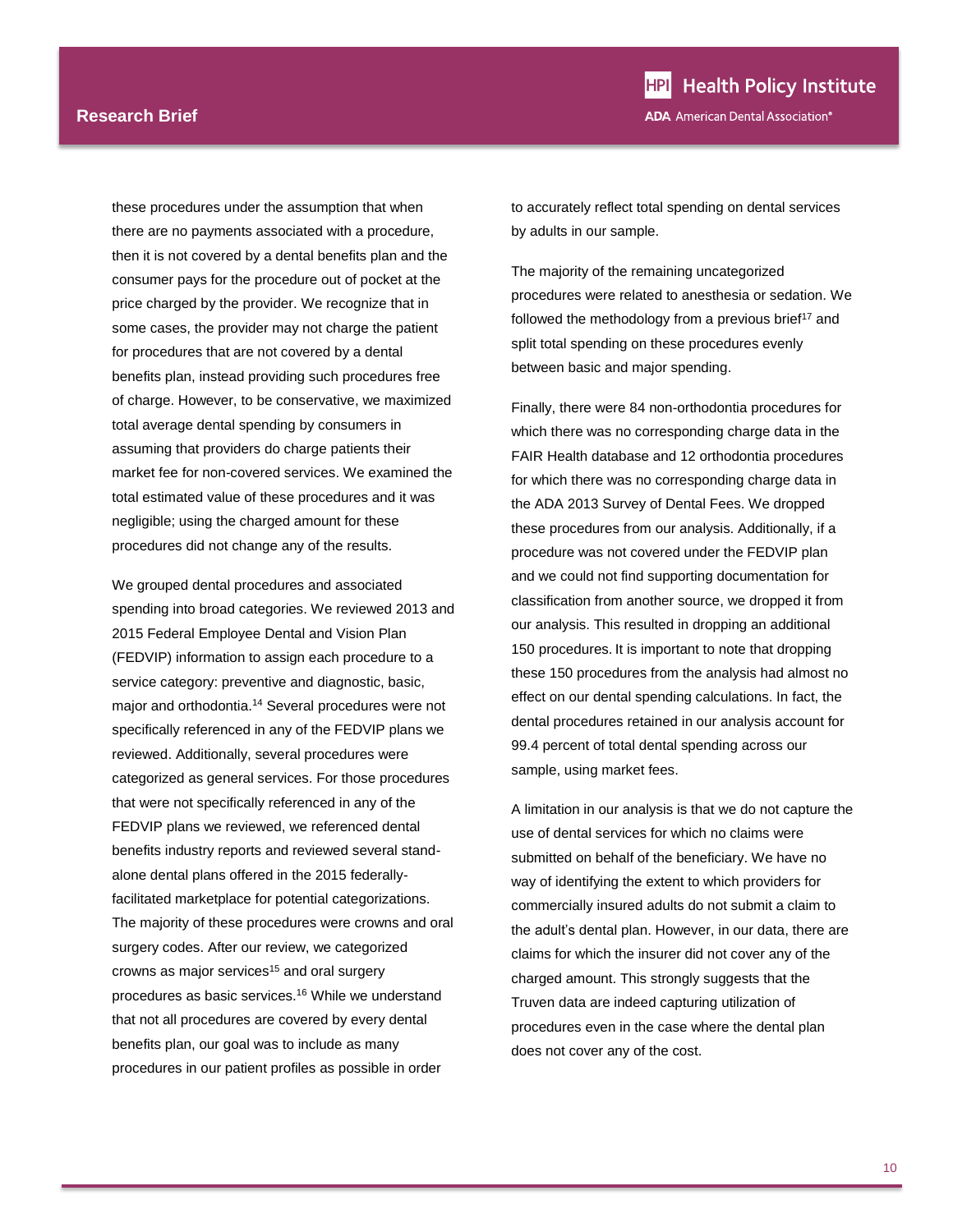**ADA** American Dental Association®

This Research Brief was published by the American Dental Association's Health Policy Institute.

211 E. Chicago Avenue Chicago, Illinois 60611 312.440.2928 [hpi@ada.org](mailto:hpi@ada.org)

For more information on products and services, please visit our website, **www.ada.org/hpi**.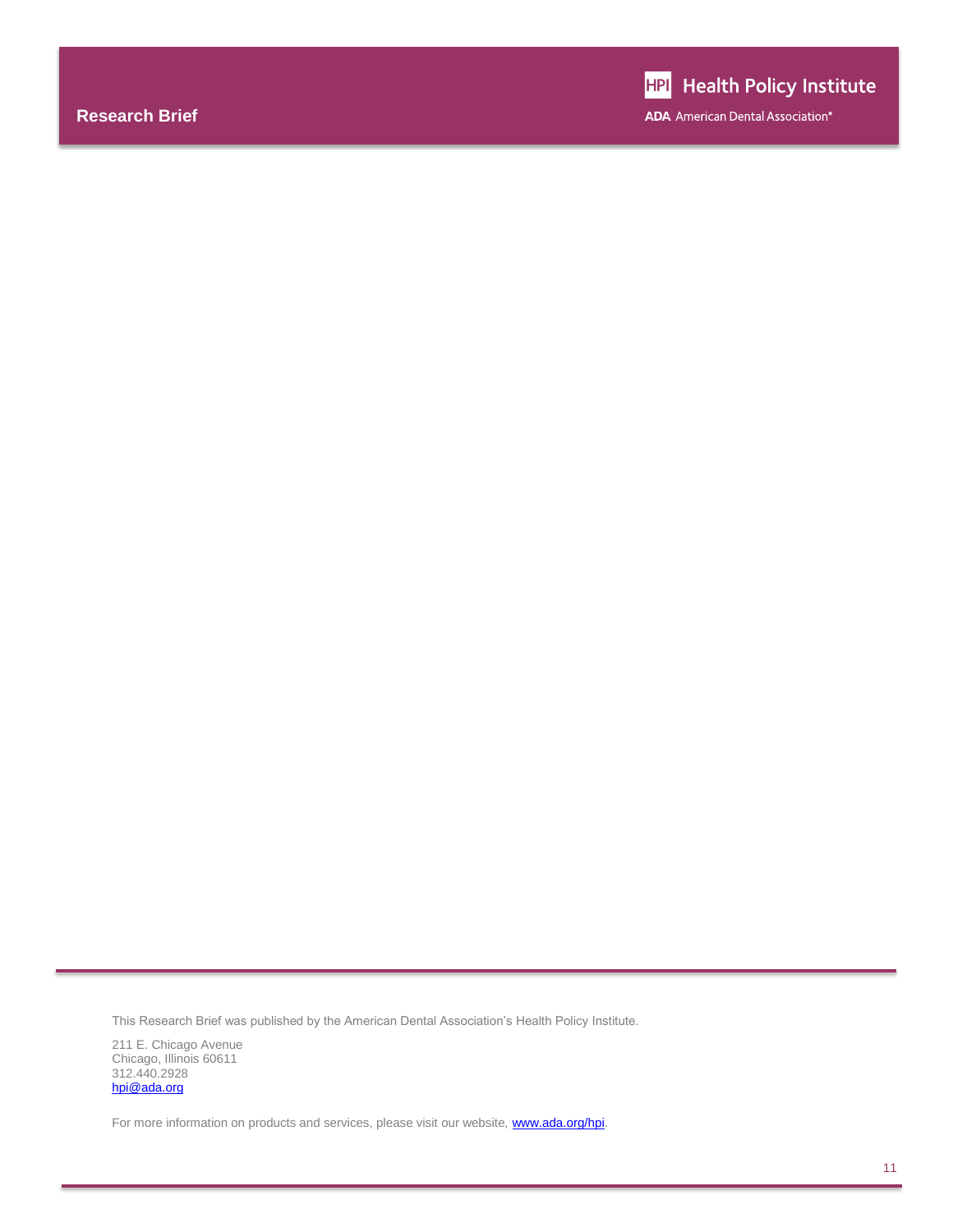l

#### **References**

<sup>3</sup> Wall T, Vujicic M. Emergency department visits for dental conditions fell in 2013. Health Policy Institute Research Brief. American Dental Association. February 2016. Available from: [http://www.ada.org/~/media/ADA/Science%20and%20Research/HPI/Files/HPIBrief\\_0216\\_1.pdf?la=en.](http://www.ada.org/~/media/ADA/Science%20and%20Research/HPI/Files/HPIBrief_0216_1.pdf?la=en) Accessed Mav 2, 2016.

<sup>4</sup> National Association of Dental Plans. 2014 State of the Dental Benefits Market. March 2015.

<sup>5</sup> Analysis available upon request. Conducted March through April 2016.

<sup>6</sup> Medical Expenditure Panel Survey (MEPS). MEPS HC-155: 2012 Full Year Consolidated Data File. Agency for Healthcare Research and Quality. September 2014. Available from: [http://meps.ahrq.gov/mepsweb/data\\_stats/download\\_data\\_files\\_detail.jsp?cboPufNumber=HC-155.](http://meps.ahrq.gov/mepsweb/data_stats/download_data_files_detail.jsp?cboPufNumber=HC-155) Accessed April 28, 2016.

<sup>7</sup> Email communication with the American Association of Orthodontics. November 19, 2015.

<sup>8</sup> U.S. Bureau of Labor Statistics. CPI Inflation Calculator. Available from: [http://data.bls.gov/cgi-bin/cpicalc.pl.](http://data.bls.gov/cgi-bin/cpicalc.pl) Accessed April 28, 2016.

9 To estimate the average annual premium cost of dental benefits, we downloaded 2015 stand-alone dental plan data fro[m data.healthcare.gov.](file://chiuserb/shr_data/Survey/hprc/Research%20Briefs/Working%20Drafts/data.healthcare.gov) In 2015, the average monthly cost of a family stand-alone dental plan sold through the federally-facilitated marketplace to an adult was \$31.69. We took this average premium amount and multiplied it by 12 to estimate the annual cost of purchasing stand-alone dental benefits for an adult. This yielded an average annual cost of \$380.26.

<sup>10</sup> FAIRHealth, Inc. Standard Products. Dental Module. Undated. Available at: [http://www.fairhealth.org/DataSolution.](http://www.fairhealth.org/DataSolution) Accessed April 28, 2016.

<sup>11</sup> FAIRHealth, Inc. Undated. Available at: [http://www.fairhealth.org/.](http://www.fairhealth.org/) Accessed April 28, 2016.

<sup>12</sup> Based on data from the 2012 Medical Expenditure Panel Survey (MEPS), there were 155.9 million individuals in the U.S. with commercial dental insurance. Eighty percent of 155.9 million is 125 million. Agency for Healthcare Research and Quality (AHRQ). MEPS HC-155: 2012 Full Year Consolidated Data File. September 2014. Available at: [http://meps.ahrq.gov/mepsweb/data\\_stats/download\\_data\\_files\\_detail.jsp?cboPufNumber=HC-155.](http://meps.ahrq.gov/mepsweb/data_stats/download_data_files_detail.jsp?cboPufNumber=HC-155) Accessed April 28, 2016.

<sup>13</sup> American Dental Association. 2013 Survey of Dental Fees. Center for Professional Success. 2014. Available from: [https://success.ada.org/en/practice/operations/financial-management/2013-survey-of-dental-fees.](https://success.ada.org/en/practice/operations/financial-management/2013-survey-of-dental-fees) Accessed April 28, 2016.

<sup>14</sup> U.S Office of Personnel Management. Dental & Vision Plan Information. Available from: [https://www.opm.gov/healthcare-insurance/dental-vision/plan-information/.](https://www.opm.gov/healthcare-insurance/dental-vision/plan-information/) Accessed April 28, 2016.

<sup>15</sup> Tekavec, C. Coding and considerations for crowns, veneers, inlays, onlays, and CAD/CAM restorations. Dental Economics. Available from: [http://www.dentaleconomics.com/articles/print/volume-98/issue-5/features/coding-and](http://www.dentaleconomics.com/articles/print/volume-98/issue-5/features/coding-and-considerations-for-crowns-veneers-inlays-onlays-and-cad-cam-restorations.html)[considerations-for-crowns-veneers-inlays-onlays-and-cad-cam-restorations.html.](http://www.dentaleconomics.com/articles/print/volume-98/issue-5/features/coding-and-considerations-for-crowns-veneers-inlays-onlays-and-cad-cam-restorations.html) Accessed April 27, 2016.

<sup>16</sup> Analysis available upon request. Conducted August 6, 2015.

<sup>1</sup> HealthCare.gov. 10 health care benefits covered in the health insurance marketplace. August 22, 2013. Available from: [https://www.healthcare.gov/blog/10-health-care-benefits-covered-in-the-health-insurance-marketplace/.](https://www.healthcare.gov/blog/10-health-care-benefits-covered-in-the-health-insurance-marketplace/) Accessed April 28, 2016.

<sup>&</sup>lt;sup>2</sup> Nasseh K, Wall T, Vujicic M. Cost barriers to dental care continue to decline, particularly among young adults and the poor. Health Policy Institute Research Brief. American Dental Association. October 2015. Available from: [http://www.ada.org/~/media/ADA/Science%20and%20Research/HPI/Files/HPIBrief\\_1015\\_2.pdf?la=en.](http://www.ada.org/~/media/ADA/Science%20and%20Research/HPI/Files/HPIBrief_1015_2.pdf?la=en) Accessed May 2, 2016.